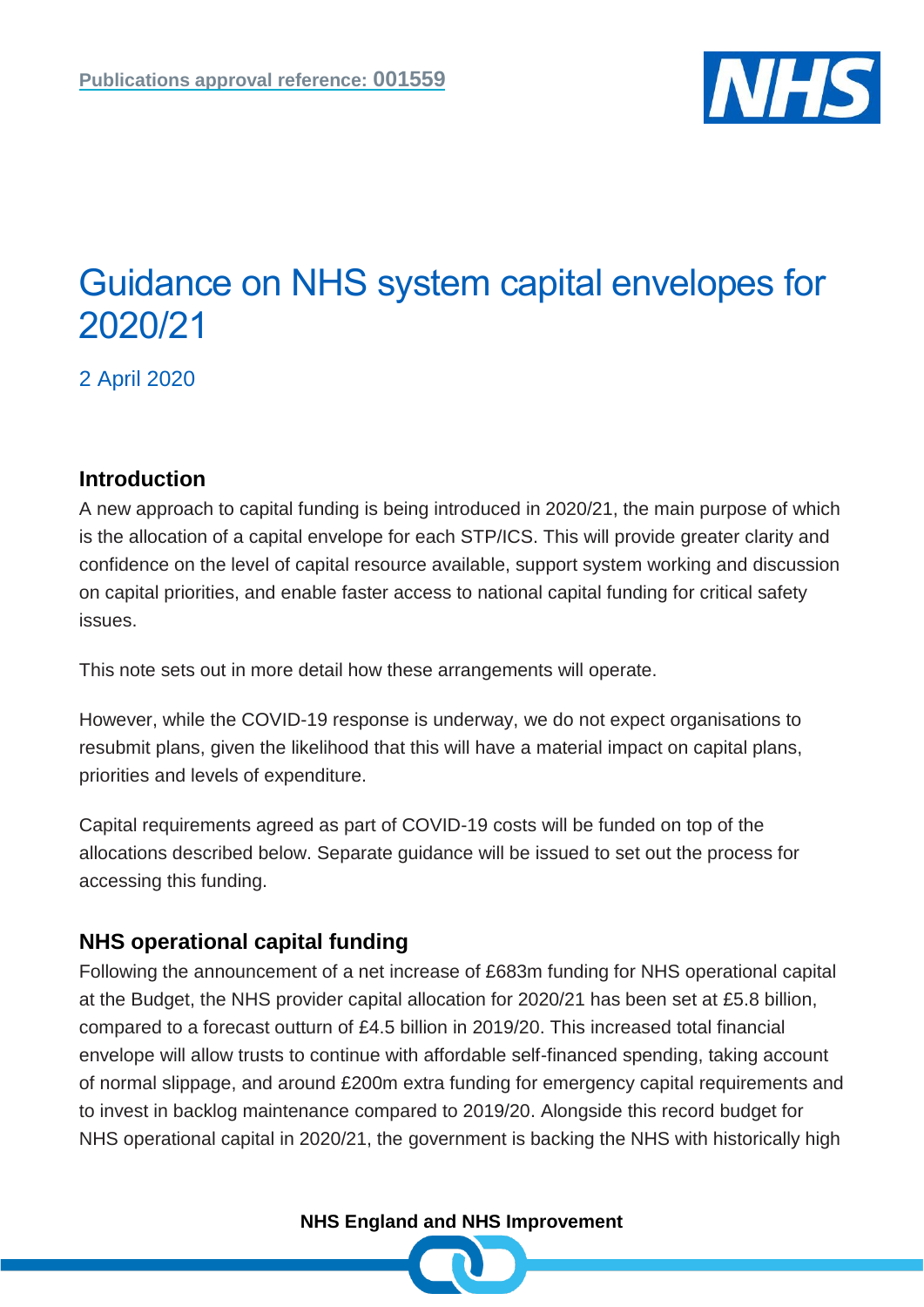levels of investment to drive national strategic investments. The Secretary of State has also confirmed that future phases of the Health Infrastructure Plan (HIP) will give the NHS opportunities to put forward further new hospital projects for the next phases of the programme.

In this first step, the NHS provider capital allocation will be split into three categories:

- 1. A system-level allocation (£3.7bn) to cover day-to-day operational investments (which have typically been self-financed by organisations in the ICS/STP or financed by DHSC through emergency loans).
- 2. Nationally allocated funds (£1.5bn) to cover nationally strategic projects already announced and in development and/or construction such as hospital upgrades, diagnostics machines, and new hospitals.
- 3. Other national capital investment (£0.8bn) including national technology capital provided by NHSX. Elements of this may be subsequently added into system-level or national level allocations during the financial year.

These figures include a small overallocation across the three elements given the uncertainties on capital delivery in 2020/21. This will be reviewed in the second half of the year and any necessary adjustments made at that stage.

# **System-level allocation**

In line with the reforms set out in the Health Infrastructure Plan [\(https://www.gov.uk/government/publications/health-infrastructure-plan\)](https://www.gov.uk/government/publications/health-infrastructure-plan), to provide clearer and more transparent links between local spending plans and national spending limits, every ICS/STP will receive a 2020/21 capital spending envelope derived from the system-level allocation.

While providers remain legally responsible for maintaining their estates and for setting and delivering their organisational level capital investment plans, every ICS/STP will have to account for ensuring overall capital spending across their system remains within these budgets. Consequently, organisational plans and the deployment of discretionary emergency capital will ultimately need to be consistent with these budgets and reflect system-wide discussions on prioritisation. This supports the move to system planning, and the development of ICSs covering the country by April 2021, as part of the NHS Long Term Plan.

Commissioner BAU capital for primary care and learning disability will also be allocated at ICS/STP level, initially on a ring-fenced basis. Movement between provider capital and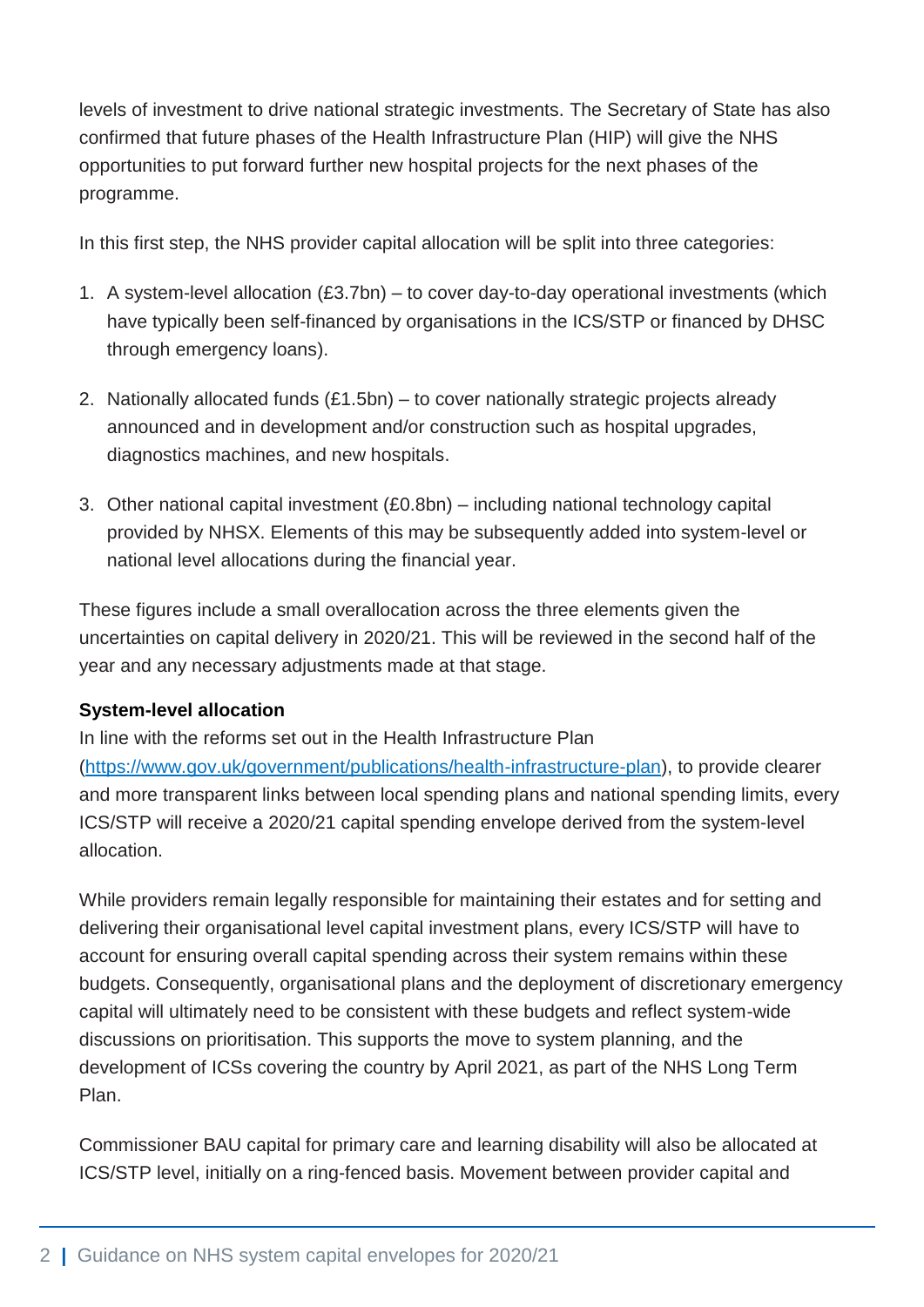primary care capital allocations within the system can be accommodated where it would maximise efficiency and is consistent with STP/ICS transformation plans and the objectives for which the funding is provided.

We expect that the majority of system-level expenditure will be self-financed by providers, through depreciation or other sources of locally held cash. Where a provider does not have sufficient cash to support emergency capital investments that have been prioritised within the ICS/STP affordable capital envelope, providers will be able to apply to NHS England and NHS Improvement and DHSC for finance to be provided as PDC, replacing the current system of emergency capital loans. In other circumstances, a DHSC loan facility may be available where it can be demonstrated that the investment has been prioritised within the affordable STP/ICS allocation and is affordable to the provider by way of loan principal and interest repayment.

The system level spending envelope for each ICS/STP will be notified shortly, with supporting information on the methodology used to allocate capital this year. The methodology will be kept under review each year to ensure available capital is best allocated against need and reflects where systems have cash as a result of successful delivery of their revenue position. We hope to be able to set these allocations over a multi-year period in future, subject to the outcome of the Spending Review.

#### **Reporting and monitoring**

While the COVID-19 response is underway, we do not expect organisations to resubmit plans, given the likelihood that this will have a material impact on capital plans, priorities and levels of expenditure.

However, every STP/ICS is expected to spend within their envelope, and we will monitor performance against the ICS/STP capital envelopes in 2020/21. Capital requirements agreed as part of COVID-19 costs will be funded on top of these envelopes. We will provide each STP/ICS with regular information to support local monitoring and decision making. It is important that providers and systems provide regular realistic and central forecasts for capital expenditure in year in order to support this, on a more robust basis than has been the case in the recent past. Where in-year reporting indicates a potential overspend then ICS/STPs will be expected to agree local actions to address potential overspends, supported by their regional teams.

Any local overspend will have wider system implications, reducing the budget available for other ICS/STPs to invest in their prioritised projects and impacting on DHSC's ability to release funding for emergency capital and national strategic projects. Spending in excess of the allocated envelope will be taken into account when calculating future years' capital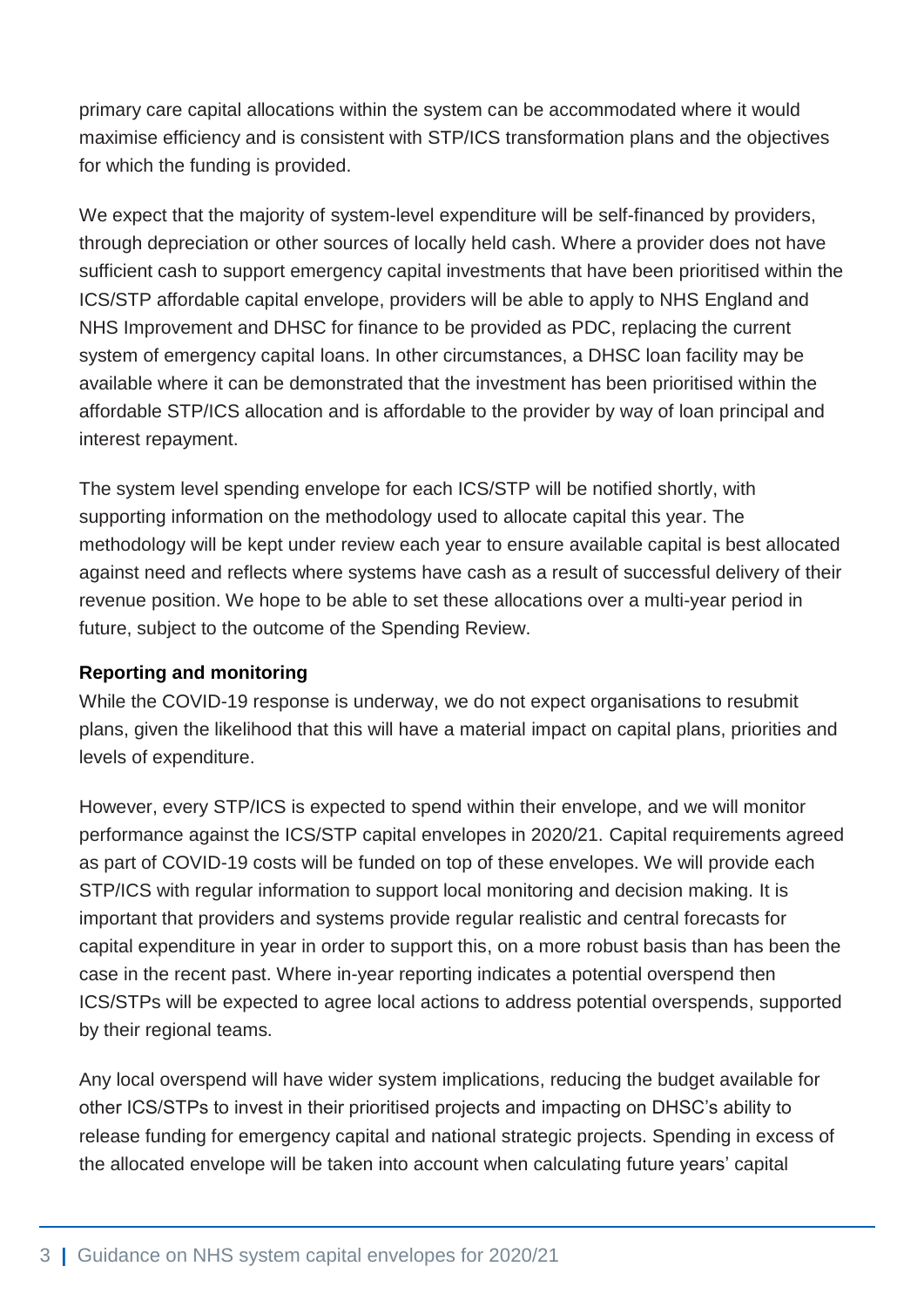spending envelopes for relevant ICS/STPs as well as the way that the system overall is controlled and monitored. The future oversight framework will also take account of this.

For NHS trusts, there will be a revised process for issuing CRLs and making any subsequent adjustments to align these with ICS/STP plans and affordability.

#### **Disposals and surplus land**

Ensuring that each STP/ICS is clear, within its estates strategy, which estate is surplus to requirements both in the short term, and in a future disposal pipeline, is key to efficient use of estates and maximising land values in the medium to long term.

In previous financial years, profits on asset disposals contributed towards meeting or overdelivering revenue control totals, which has encouraged a focus on asset receipts covering short-term revenue costs. For 2019/20, profits on disposal did not count towards revenue control total – providers that are expected to deliver disposals during 2019/20 were set an additional target as part of their control total, but this does not contribute to their PSF/FRF achievement.

For 2020/21, capital proceeds will be available to the system to invest in line with the system estates strategy in the year of disposal and the two subsequent years in addition to the system-level allocations. The usual business case rules and process continue to apply and significant disposals that are expected to result in large capital proceeds will be managed on a case-by-case basis and require discussion with NHS England and NHS Improvement and DHSC as appropriate.

#### **Other sources of finance**

In line with government budgeting rules, capital receipts from external charitable sources will provide additional spending power on top of the issued ICS/STP capital envelope, in the year that the funding is received.

However, all expenditure financed through loan/finance lease funding from external sources (including commercial borrowing and private finance) counts as a capital resource charge and will therefore score against the STP/ICS capital envelope in the normal way.<sup>1</sup>

The implementation of IFRS16 for the NHS has been delayed until 1 April 2021.

 $\overline{a}$ <sup>1</sup> At HMT instruction, DHSC will no longer approve taxpayer funded, privately financed, off balance sheet Design Build Finance Operate and Maintenance (DBFOM) projects within the public sector. For that reason we strongly encourage organisations to contact NHSEI or DHSC before proceeding with any private finance funding arrangement, even where the terms are different to that of a PFI/PF2 deal, to discuss whether the arrangement is likely to be viable